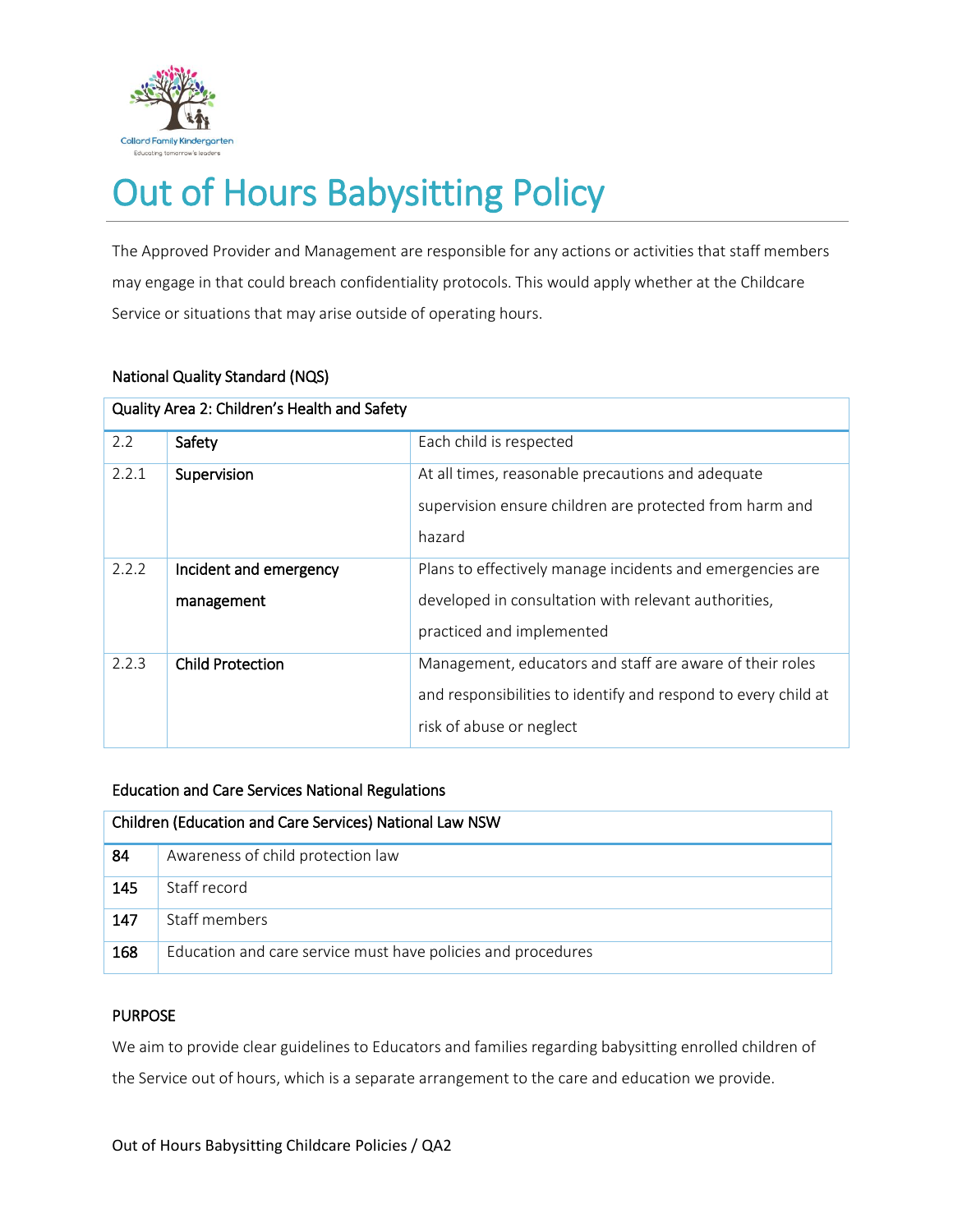

## **SCOPE**

This policy applies to staff, families, children and management of the Service.

## IMPLEMENTATION

We work to develop a positive and supportive relationships with children and families. We understand that families may request individual educators to babysit or nanny for them outside the service hours of operation. We pride ourselves on employing educators of a high standard, who are suitable for our Service. However, we are unable to provide assurance to families of an Educator's suitability to look after a child or children unsupervised in a babysitting environment away from our Service.

Due to possible legal implication, child protection legislation and privacy, we take no responsibility for the employee's actions outside of our business hours. However, we acknowledge the educators right to financial expansion. Therefore, Educators undertaking babysitting or nanny positions in their personal time must undertake the following:

- Educators must advise the Nominated Supervisor/Management of the Service that a request has been made by a family.
- Any babysitting arrangements must be recorded in the 'Babysitting log'
- Babysitting must not interfere with the Educators job/work at the Service
- Confidentiality must be adhered to at all times
- Educators will ensure favouritism does not result in external relationships with children and families outside of the Service
- Families must be made aware that other adults who may accompany the babysitter may not have the relevant working with children checks, resulting in the inappropriateness for them to care for children.
- The service will not be made accountable for any health and safety issues that may arise within the private arrangement being made
- Families understand that our Service has a duty of care to protect children whilst on the premises and in our care, this duty of care does not extend to private arrangements between Educators and Families outside of the Service. However, Educators do have a duty to report any safeguarding concerns in and outside of work, including child protection concerns.